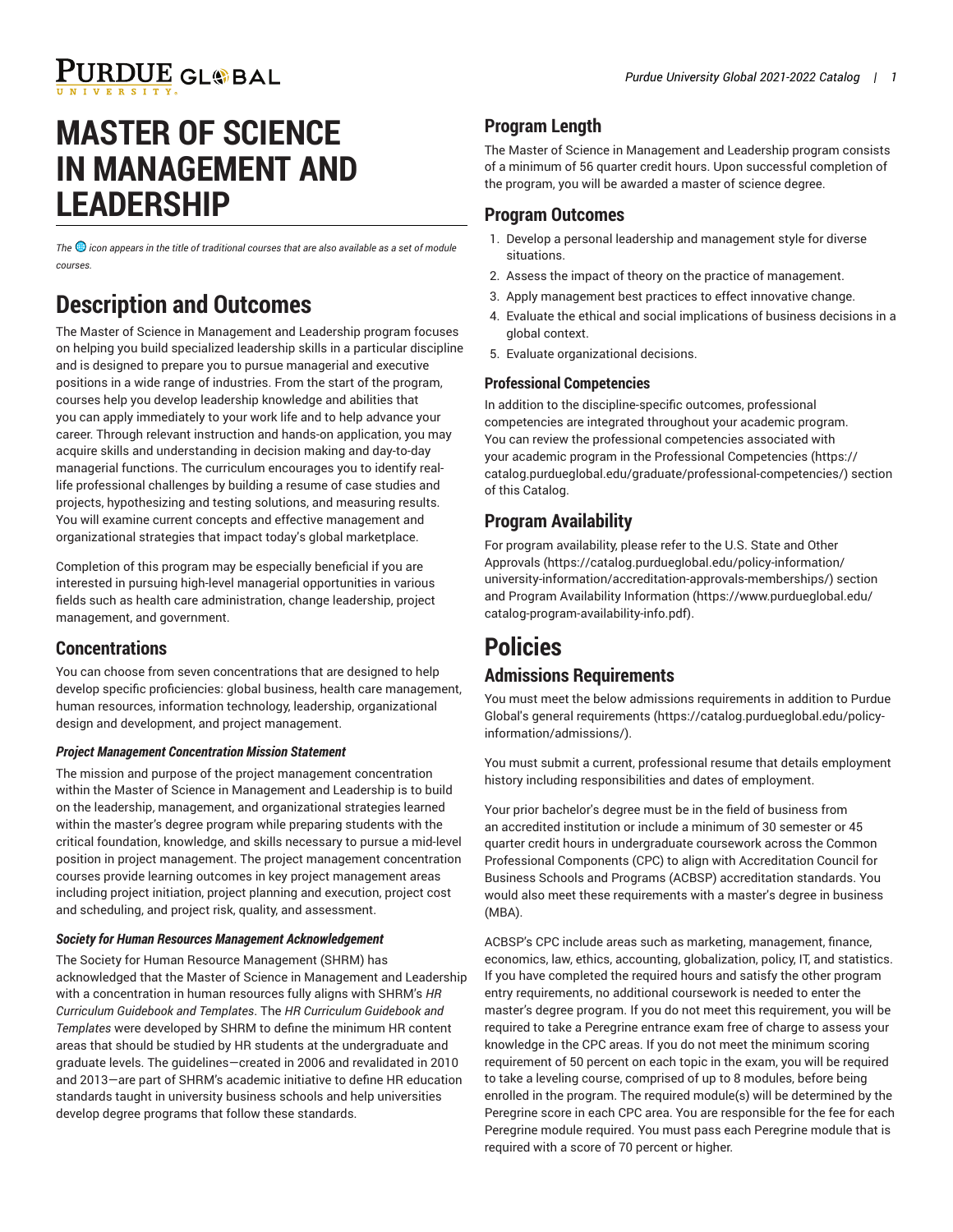For example, if you do not meet the undergraduate coursework requirements, and do not receive a passing score on the exam in the accounting and business ethics areas, you would be required to take both module 1 and module 2 of the leveling course:

| Module 1  | Accounting                            |
|-----------|---------------------------------------|
| Module 2  | <b>Business Ethics</b>                |
| Module 6  | <b>Global Dimensions of Business</b>  |
| Module 7  | <b>Information Management Systems</b> |
| Module 8  | <b>Legal Environment of Business</b>  |
| Module 9  | Marketing                             |
| Module 14 | Economics/Macroeconomics              |
| Module 15 | Economics/Microeconomics              |

Instructions for completing the Peregrine entrance exam or modules will be provided by the University.

### **Progression Requirements**

- 1. You may not use transfer credit to replace GM502 Leadership Theory and Practice I, GM503 Leadership Theory and Practice II, or GM599 Applied Research Project. These courses must be completed at Purdue Global. No transfer credit may be used for any course in the project management specialization.
- 2. As a newly enrolled student, you may request to test out of GB512  $\bigcirc$ Business Communications by passing an Assessment of Skills and Knowledge (ASK) with a predetermined score. To register for an ASK, you must contact your Student Advisor at least 1 week prior to your scheduled start date.
- 3. If you would like to substitute a course for one of the required core courses, you must submit a Program Option Request Form with documentation supporting the request to the Dean of the School of Business and Information Technology. The decision to approve a core course substitution request rests with the Dean or a designee and is based on an evaluation of your exposure to equivalent subject matter. Regardless of the Dean's decision, you will still have to complete the number of credit hours required for the program.

### **Certification, State Board, and National Board Exams**

Certain state certification and licensure boards have specific educational requirements for programs to lead to a license or nongovernmental certification that is a precondition for employment in a recognized occupation.

Unless otherwise specified, Purdue Global's programs are not designed to meet any specific state's licensure or certification requirements. If certain licensed occupations, vocations, or professions are not explicitly listed, Purdue Global has not reviewed the licensure or certification requirements of those occupations, vocations, or professions, nor intended the program to meet such requirements. Licensure-track programs may limit enrollment to students in certain states; please see Purdue Global's Program Availability [Information](https://www.purdueglobal.edu/catalog-program-availability-info.pdf) ([https://](https://www.purdueglobal.edu/catalog-program-availability-info.pdf) [www.purdueglobal.edu/catalog-program-availability-info.pdf\)](https://www.purdueglobal.edu/catalog-program-availability-info.pdf) to determine enrollment eligibility.

You are responsible for understanding the requirements of optional certification exams. Such requirements may change during the course of your program. You are not automatically certified in any way upon program completion. Although certain programs are designed to prepare you to take various optional certification exams, Purdue Global cannot guarantee you will be eligible to take these exams or become certified.

Your eligibility may depend on your work experience, completion of education and/or degree requirements, not having a criminal record, meeting other certification requirements, or the program or the University itself having appropriate accreditation or licensure.

# **Degree Plan**

*The icon appears in the title of traditional courses that are also available as a set of module courses. Module course availability may be limited to certain academic calendars. See* [Course](https://catalog.purdueglobal.edu/policy-information/university-information/approach-to-learning/) [Types](https://catalog.purdueglobal.edu/policy-information/university-information/approach-to-learning/) *(*[https://catalog.purdueglobal.edu/policy-information/university-information/](https://catalog.purdueglobal.edu/policy-information/university-information/approach-to-learning/) [approach-to-learning/](https://catalog.purdueglobal.edu/policy-information/university-information/approach-to-learning/)*) for information about module courses.*

## **Program Requirements**

| Code                              | <b>Title</b>                                 | <b>Credits</b> |
|-----------------------------------|----------------------------------------------|----------------|
| <b>Core Requirements</b>          |                                              |                |
| GB512                             | $\bigcirc$ Business Communications           | 4              |
| GB520                             | Strategic Human Resource Management          | 4              |
| GM500                             | <b>Management Theories and Practices I</b>   | 4              |
| GM501                             | <b>Management Theories and Practices II</b>  | 4              |
| GM502                             | Leadership Theory and Practice I             | 4              |
| GM503                             | Leadership Theory and Practice II            | 4              |
| GM504                             | Organizational Excellence and Change         | 4              |
| GM505                             | <b>Action Research and Consulting Skills</b> | 4              |
| GM506                             | <b>Strategic Financial Analysis</b>          | $\overline{4}$ |
| GM599                             | <b>Applied Research Project</b>              | 4              |
| <b>Total Core Requirements</b>    |                                              | 40             |
| <b>Open Elective Requirements</b> |                                              |                |
|                                   | Concentration Courses (see below)            | 16             |
|                                   | <b>Total Open Elective Requirements</b>      | 16             |
| <b>TOTAL CREDITS</b>              |                                              | 56             |

## **Concentration Requirements**

Concentration courses are completed within the open electives requirement of the degree plan.

Students in this program are required to select a concentration.

#### **Global Business**

| Code                 | Title                                   | <b>Credits</b> |
|----------------------|-----------------------------------------|----------------|
| GB525                | <b>Global Business Environment</b>      | 4              |
| GB526                | <b>Global Management and Leadership</b> | 4              |
| GB527                | <b>Global Operations</b>                | 4              |
| GB528                | <b>Global Strategy</b>                  | 4              |
| <b>TOTAL CREDITS</b> |                                         | 16             |

#### **Health Care Management**

| Code         | Title                                                   | Credits        |
|--------------|---------------------------------------------------------|----------------|
| <b>HA540</b> | <b>Health Care Operations and Quality</b><br>Assessment | 4              |
| <b>HA545</b> | <b>Health Policy</b>                                    | $\overline{4}$ |
| <b>HA575</b> | <b>Health Care Marketing</b>                            | 4              |